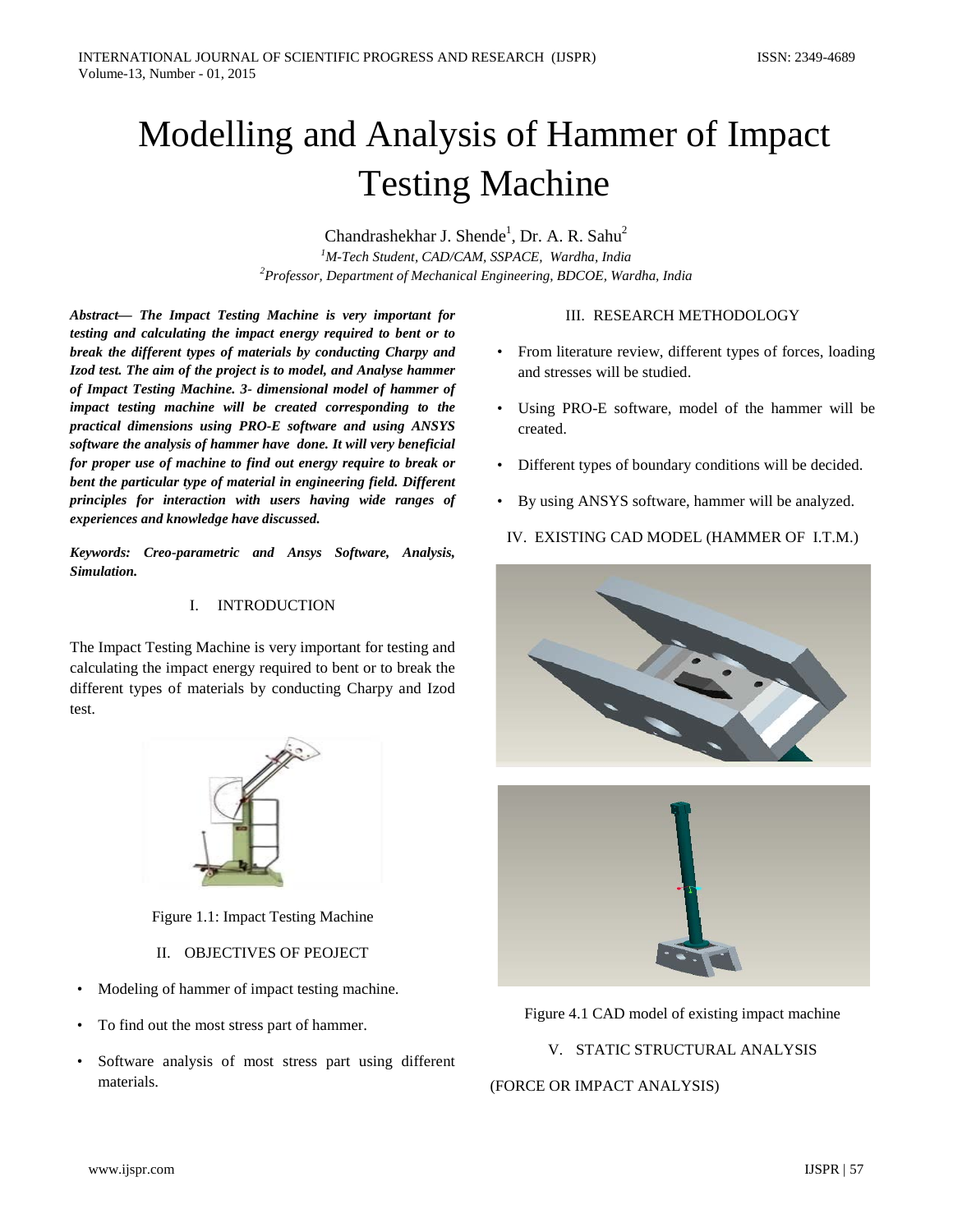A static structural analysis determines the displacements, stresses, strains, and forces in structures or components caused by loads that do not induce significant inertia and damping effects. Steady loading and response conditions are assumed; that is, the loads and the structure's response are assumed to vary slowly with respect to time. The types of loading that can be applied in a static analysis include:

- a) Externally applied forces and pressures
- b) Steady-state inertial forces (such as gravity or rotational velocity)
- c) Imposed (nonzero) displacements
- d) Temperatures (for thermal strain)

## VI. PROCEDURE FOR FINITE ELEMENT ANALYSIS

Certain steps in formulating a finite element analysis of a physical problem are common to all such analyses, whether structural, heat transfer, fluid flow, or some other problem. The steps are described as follows.



#### VII. PRE-PROCESSING

The pre-processing includes

- a) Define the geometric domain of problem.
- b) Define the element type(s) to be used.
- c) Define the material properties of elements.
- www.ijspr.com IJSPR | 58
- d) Define geometric properties of elements.
- e) Define the element connectivity's (mesh the model).
- f) Define the physical constraints (boundary conditions).
- g) Define the loading.



Figure 5.2 Finite element meshed body of hammer of impact machine

### VIII. SOLUTION

During the solution phase, finite element software assembles the governing algebraic equations in matrix form and computes the unknown values of the primary field variable(s). The computed values are then used by back substitution to compute additional, derived variables, such as reaction forces, element stresses, and heat flow. As it is not uncommon for a finite element model to be represented by tens of thousands of equations, special solution techniques are used to reduce data storage requirements and computation time. For static, linear problems, a wave front solver, based on Gauss elimination, is commonly used.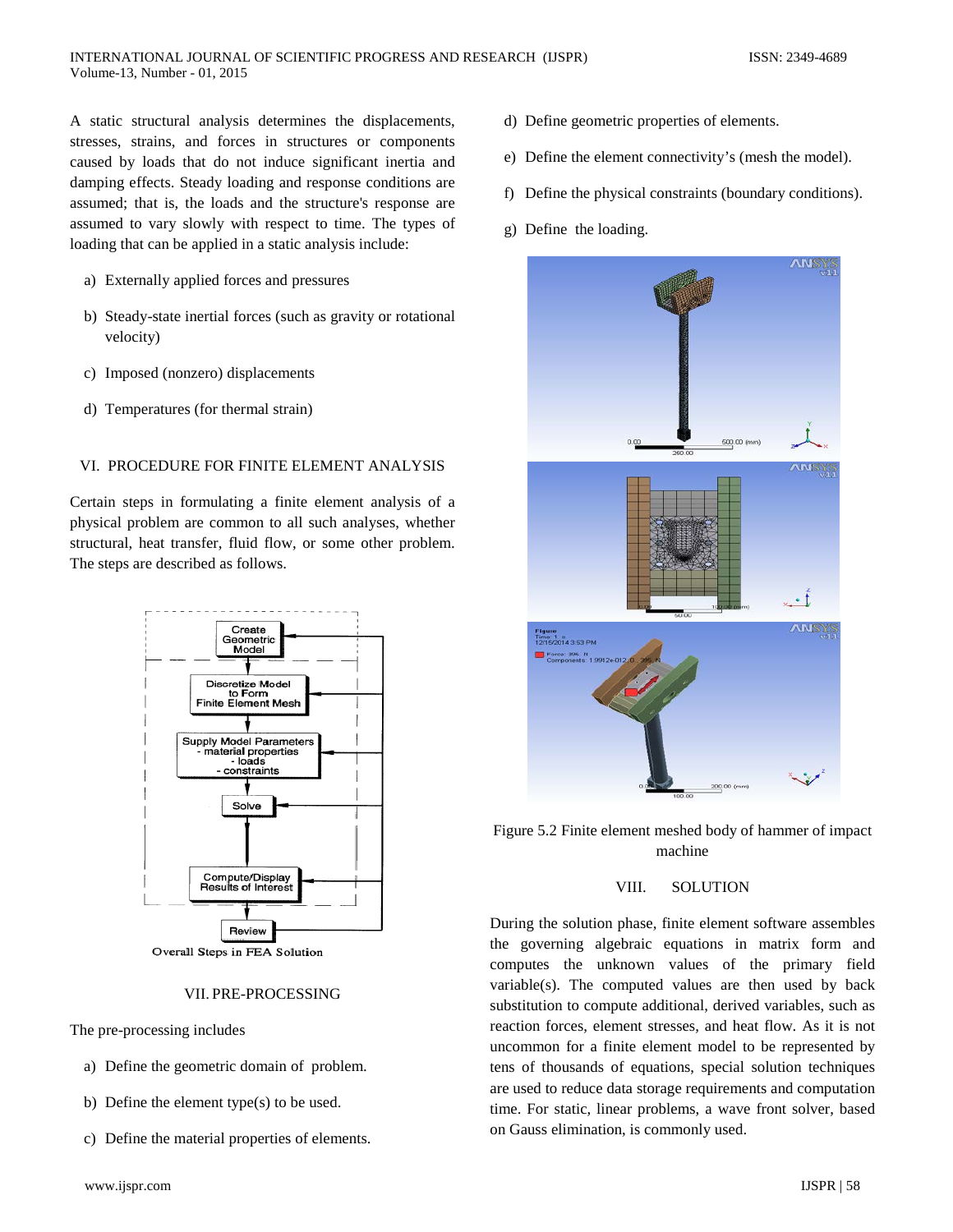## IX. POST PROCESSING

Analysis and evaluation of the solution results is referred to as post processing. Postprocessor software contains sophisticated routines used for sorting, printing, and plotting selected results from a finite element solution. Examples of operations that can be accomplished include:

- a) Sort element stresses in order of magnitude.
- b) Check equilibrium.
- c) Calculate factors of safety.
- d) Plot deformed structural shape.
- e) Animate dynamic model behavior.
- f) Produce color-coded temperature plots.

X. RESULTS

TABLE 1. RESULTS OF ALL MATERIALS USED FOR STRIKER

| Sr.<br>No. | <b>Parameters</b>                  | <b>Materials</b>             |                             |                           |                      |
|------------|------------------------------------|------------------------------|-----------------------------|---------------------------|----------------------|
|            |                                    | EN <sub>8</sub>              | <b>EN 24</b>                | <b>ALSI</b>               | <b>Hardox</b><br>400 |
| 1.         | Total<br>Deformation               | 5.0324e-<br>$004 \text{ mm}$ | 6.468<br>$7e-$<br>004<br>mm | 1.8427<br>$e - 003$<br>mm | 2.7218e-<br>$005$ mm |
| 2.         | Equivalent<br><b>Stress</b>        | 13.628<br><b>MPa</b>         | 13.36<br>6 MPa              | 13.105<br><b>MPa</b>      | 12.481<br><b>MPa</b> |
| 3.         | Maximum<br><b>Principal Stress</b> | 17.07<br><b>MPa</b>          | 17.22<br>8 MPa              | 17.4<br><b>MPa</b>        | 17.875<br><b>MPa</b> |
| 4.         | <b>Shear Stress</b>                | 1.1361<br><b>MPa</b>         | 1.107<br><b>MPa</b>         | 1.0806<br><b>MPa</b>      | 1.25<br><b>MPa</b>   |
| 5.         | Life                               | le6                          | 1e6                         | 1e6                       | 1e8                  |

## XI. CONCLUSION

- $\triangleright$  Among the four used material the Hardox 400 is best as compared to the EN8, EN24 and Aluminum alloy steel for existing impact testing machine (hammer).
- $\triangleright$  The results from the significant factor and their interaction indicate that material is the most significant factor of charpy and Izod impact value. Change in weight and height has no significant effect on the impact value of Charpy and Izod impact test.
- $\triangleright$  In that way we can improve machinability of the impact testing machine. Also we can find the mechanical properties and improve its of various materials and increase the life of impact testing machine.

## XII. FUTURE SCOPES

- $\triangleright$  In this research work, the material used is EN8, EN24, Aluminum alloy and HARDOX 400. The experimentation can also be done for the other material (plastic, polymer, ceramics and composite) to see the parameters of impact value.
- > The strike angle of standard charpy impact test specimen can be varied  $140^{\circ}$  to conduct the test and the other effect can be studied.
- $\triangleright$  Izod and Charpy impact test can be conducted at different temperature of specimen and effect can be studied.
- $\triangleright$  The composition of varies alloying elements can be varied and effect of alloying element can be studied and microstructure can checked.
- $\triangleright$  The dimensions of the specimen can be varied and can be studied like thickness of the specimen.

## XIII. REFERENCES

- [1] Ajit Roy, Pankaj Kumar, and Debajyoti Maitra, The Effect of Silicon Content on Impact oughness of T91 Grade Steels, Journal of Materials Engineering and Performance Vol. 37, 2008, pp. 431-437.
- [2] ASTM (American Society for Testing and Materials). 1989. Section 3*, Metal tests methods and analytical procedures.*
- [3] Bimal Kumar Panigrahi and Surendra Kumar Jain, Impact toughness of high strength low alloy TMT reinforcement ribbed bar, Bull. Mater. Sci., Vol. 25, No. 4, 2002, pp. 319– 324.
- [4] Bodner SR, Symonds PS. 1962. Experimental and theoretical investigation of the *plastic deformation of cantilever beams subjected to impulsive loading*. Journal of Applied Mechanics; 29: 719-728.
- [5] EWINS, D.J., *Modal Testing: Theory, Practice and Application*. England: Wiley, Second Edition 2000.
- [6] Fernandez-Cantelia, A. Arguellesa, J. Vinaa, M. Ramulub, A.S. Kobayashib, Dynamic fracture toughness measurements in composites by instrumented Charpy testing: influence of aging, Composites Science and Technology, Vol. 62, 2002, pp. 1315–1325.
- [7] George T. Doran. There's a S.M.A.R.T. way to write *management's goals and Objectives*. Management Review (AMA Forum), pages 35–36, November 1981.
- [8] Harsoor R, Ramachandra LS. 2009. *Influence of notch on the elastic-plastic response of clamped beams subjected to low velocity impact*. International Journal of Impact Engineering; 36: 1058-1069.
- [9] KOLOUSEK, V, *Dynamics in Engineering Structures*. Praha: Academia, 1973.